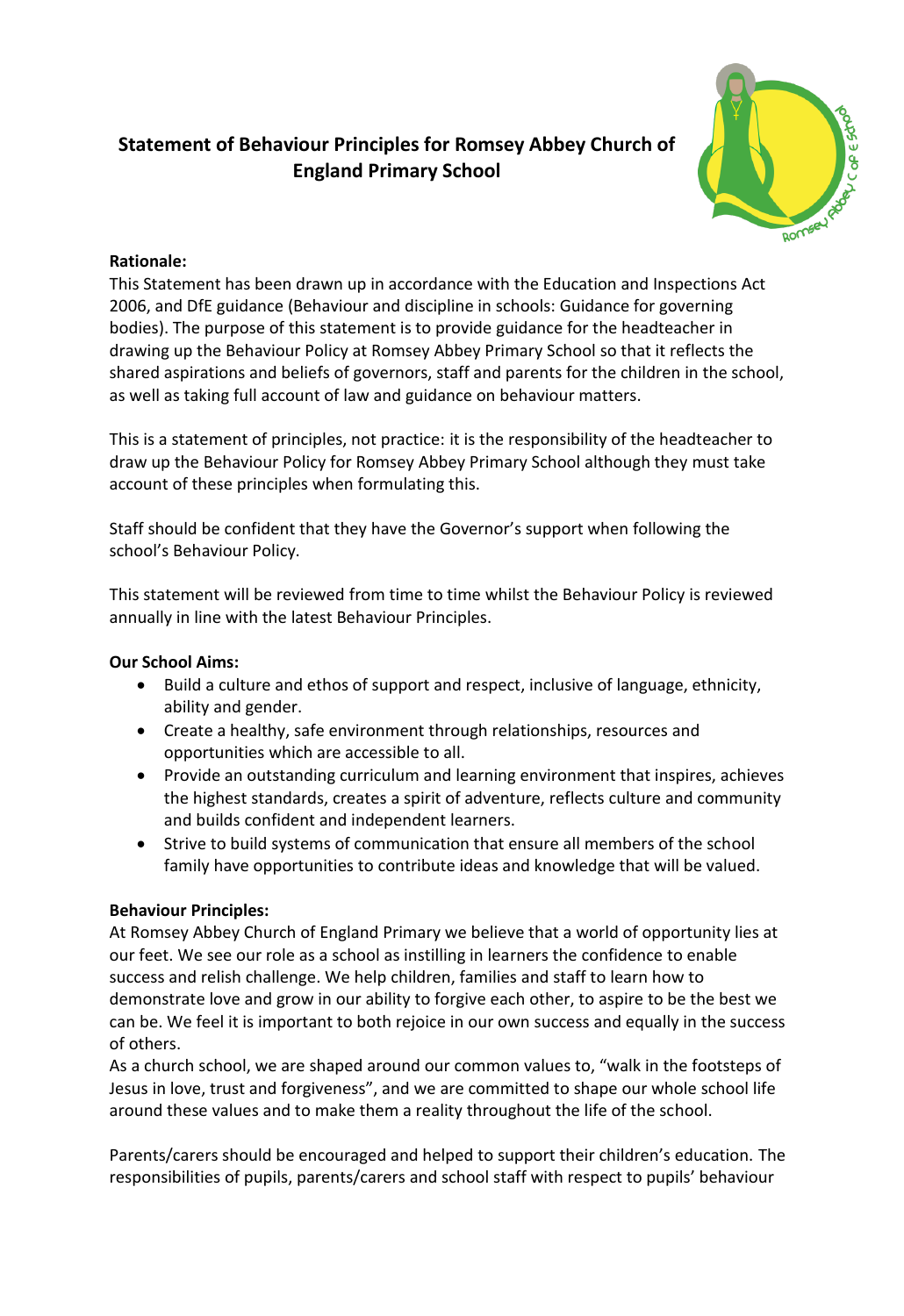are outlined in the 'Home School Agreement' which pupils and parents/carers are asked to sign when a pupil joins the school.

#### **The Principles:**

**Right to feel safe at all times**: All pupils, staff, parents and visitors have the right to feel safe at all times whilst in school and should always have mutual respect for one another. All members of the school community must be aware that bullying, harassment or discrimination of any description is unacceptable and, even if it occurs outside of school hours or away from the school premises, will not be tolerated and will be dealt with according to the Behaviour Policy.

**Inclusivity and Equality:** Romsey Abbey C of E Primary School is an inclusive school where all members of the school community should be free from discrimination of any description. Measures to protect children should be set out in the Behaviour and Equality policies.

**Rewards and Sanctions**: The Governors expect the Behaviour Policy to set out a range of clearly defined rewards and sanctions that encourage good behaviour, discourage unacceptable behaviour and that can be applied consistently and fairly across the school. The Behaviour Policy must make it clear how and when rewards and sanctions, which include both fixed-term and permanent exclusions, will be applied. The Governors strongly feel that exclusions, particularly those that are permanent, must only be used as the very last resort. It is recognised that the use of rewards and sanctions must have regard to the individual situation and the individual student and the Head teacher is expected to use her discretion in their use. Sanctions should however be applied fairly, consistently, proportionally and reasonably, taking into account SEND, disability and the needs of vulnerable children, and offering support as necessary.

**The Use of Reasonable Force or Other Physical Contact**: The Governors expect the Behaviour Policy to clearly set out the circumstances where staff and others with authority may use reasonable force or other physical contact to control inappropriate behaviour, remove disruptive pupils from learning environments or prevent pupils from leaving learning environments or school premises. The Behaviour Policy must include a definition of 'reasonable force' and must explain how and under what circumstances pupils may be restrained. The Governors expect that staff will be given advice on de-escalation and behaviour management techniques and that only appropriately trained staff will restrain pupils. In those cases where particular physical intervention techniques are identified as being necessary for particular pupils, the Governors expect individual pupil behaviour management plans to be drawn up.

**Power to Screen and Search Pupils:** The Governors expect the Behaviour Policy to clearly explain to staff and others with authority their powers to screen and search pupils for items that are prohibited or banned from school (and as listed in the Behaviour Policy).

**High Standards of Behaviour**: The Governors believe that high standards of behaviour are essential for a successful school and for achieving the school's vision. The Governors also believe that meeting high standards of behaviour during the school day will have a positive effect on the life of pupils outside of school, encouraging them to become valuable members of the community.

**Non-negotiables:** The school behaviour management system reflects the bottom line behaviours that will not be tolerated at any level and should be clearly set out in the Behaviour